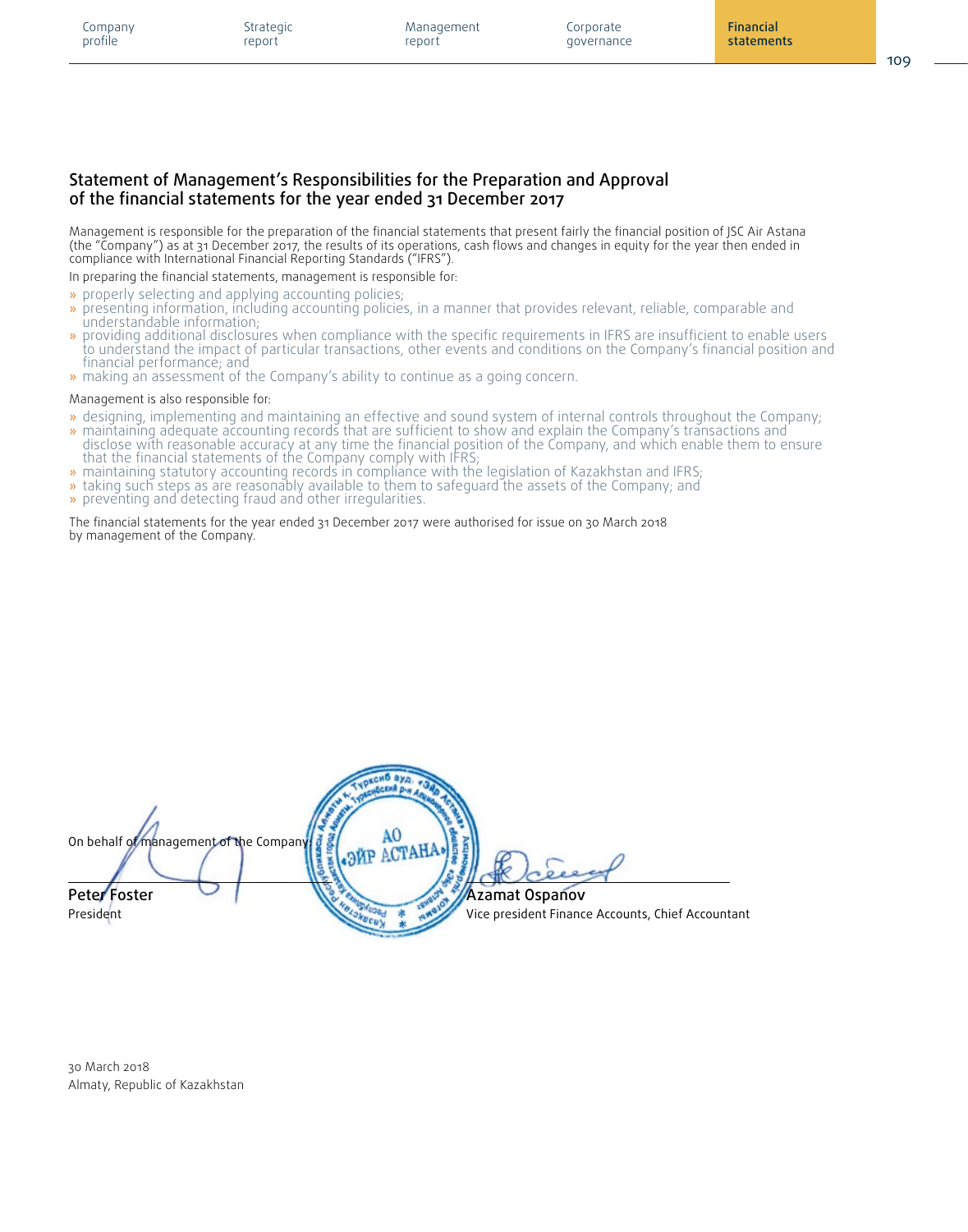

## Independent Auditors' Report

To the Shareholders and Board of Directors of JSC Air Astana

## Opinion

We have audited the financial statements of JSC Air Astana (the "Company"), which comprise the statement of financial position as at 31 December 2017, the statements of profit or loss, other comprehensive income, changes in equity and cash flows for the year then ended, and notes, comprising significant accounting policies and other explanatory information.

In our opinion, the accompanying financial statements present fairly, in all material respects, the financial position of the Company as at 31 December 2017, and its financial performance and its cash flows for the year then ended in accordance with International Financial Reporting Standards (IFRS).

## Basis for Opinion

We conducted our audit in accordance with International Standards on Auditing (ISAs). Our responsibilities under those standards are further described in the Auditors' Responsibilities for the Audit of the Financial Statements section of our report. We are independent of the Company in accordance with the International Ethics Standards Board for Accountants' Code of Ethics for Professional Accountants (IESBA Code) together with the ethical requirements that are relevant to our audit of the financial statements in the Republic of Kazakhstan, and we have fulfilled our other ethical responsibilities in accordance with these requirements and the IESBA Code. We believe that the audit evidence we have obtained is sufficient and appropriate to provide a basis for our opinion.

## Responsibilities of Management and Those Charged with Governance for the Financial Statements

Management is responsible for the preparation and fair presentation of the financial statements in accordance with IFRS, and for such internal control as management determines is necessary to enable the preparation of financial statements that are free from material misstatement, whether due to fraud or error.

In preparing the financial statements, management is responsible for assessing the Company's ability to continue as a going concern, disclosing, as applicable, matters related to going concern and using the going concern basis of accounting unless management either intends to liquidate the Company or to cease operations, or has no realistic alternative but to do so.

Those charged with governance are responsible for overseeing the Company's financial reporting process.

## Auditors' Responsibilities for the Audit of the Financial Statements

Our objectives are to obtain reasonable assurance about whether the financial statements as a whole are free from material misstatement, whether due to fraud or error, and to issue an auditors' report that includes our opinion. Reasonable assurance is a high level of assurance, but is not a guarantee that an audit conducted in accordance with ISAs will always detect a material misstatement when it exists. Misstatements can arise from fraud or error and are considered material if, individually or in the aggregate, they could reasonably be expected to influence the economic decisions of users taken on the basis of these financial statements.

#### As part of an audit in accordance with ISAs, we exercise professional judgment and maintain professional scepticism throughout the audit. We also:

- » Identify and assess the risks of material misstatement of the financial statements, whether due to fraud or error, design and perform audit procedures responsive to those risks, and obtain audit evidence that is sufficient and appropriate to provide a basis for our opinion. The risk of not detecting a material misstatement resulting from fraud is higher than for one resulting from error, as fraud may involve collusion, forgery, intentional omissions, misrepresentations, or the override of internal control.
- » Obtain an understanding of internal control relevant to the audit in order to design audit procedures that are appropriate in the circumstances, but not for the purpose of expressing an opinion on the effectiveness of the Company's internal control.
- » Evaluate the appropriateness of accounting policies used and the reasonableness of accounting estimates and related disclosures made by management.
- » Conclude on the appropriateness of management's use of the going concern basis of accounting and, based on the audit evidence obtained, whether a material uncertainty exists related to events or conditions that may cast significant doubt on the Company's ability to continue as a going concern. If we conclude that a material uncertainty exists, we are required to draw attention in our auditors' report to the related disclosures in the financial statements or, if such disclosures are inadequate, to modify our opinion. Our conclusions are based on the audit evidence obtained up to the date of our auditors' report. However, future events or conditions may cause the Company to cease to continue as a going concern.
- » Evaluate the overall presentation, structure and content of the financial statements, including the disclosures, and whether the financial statements represent the underlying transactions and events in a manner that achieves fair presentation.